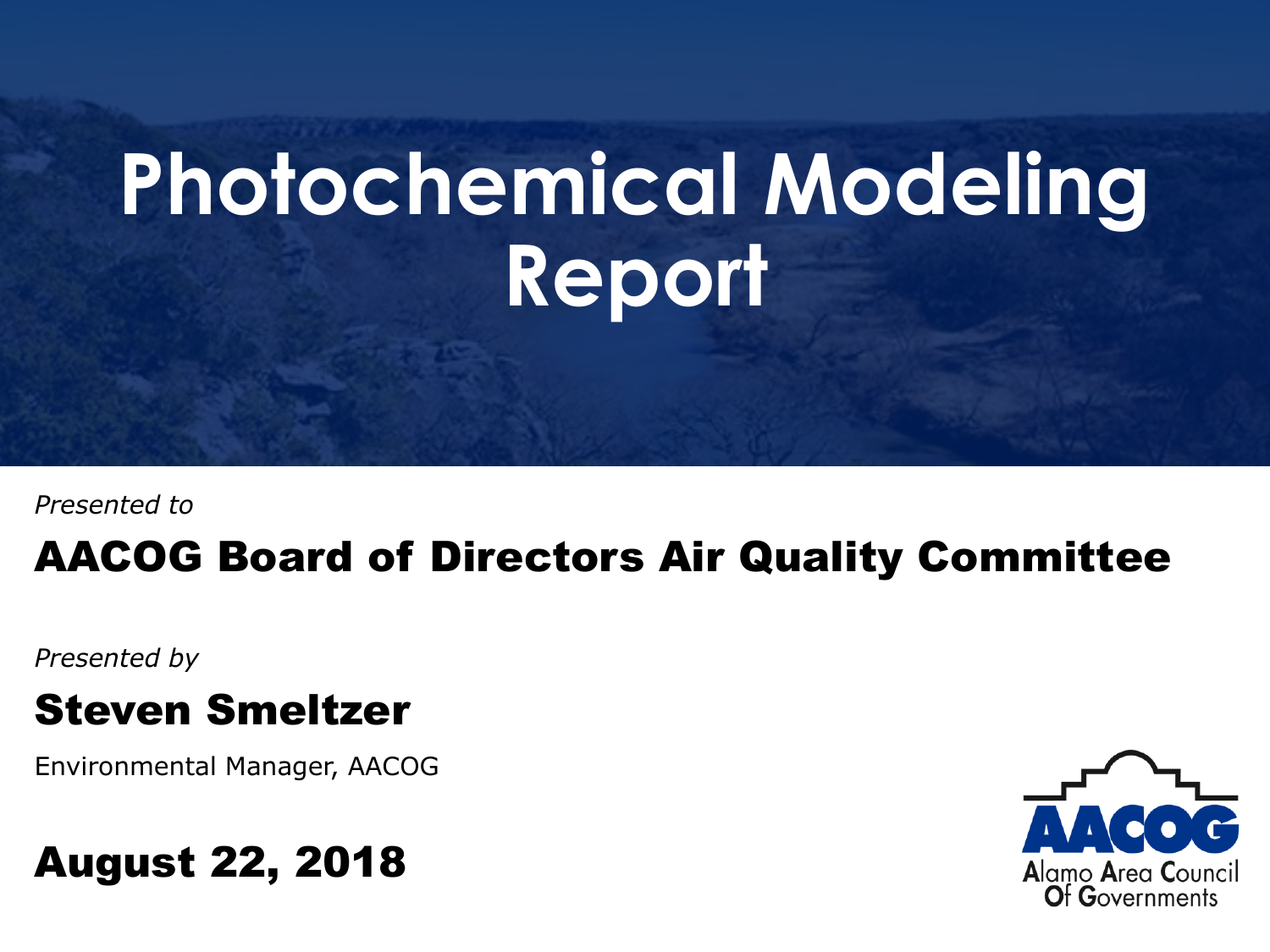# **Project Purpose**

- This project satisfies TCEQ Deliverable: Photochemical Modeling.
- Photochemical models are used to determine if a region meets federal air quality standards and the impact of control measures.
- The current model is the latest available for the San Antonio, Houston, Dallas, and Austin regions. The model is approved by TCEQ and is used in the current Houston and Dallas SIPs.
- The Photochemical Model is the only model used by EPA to predict future ozone levels and the effectiveness of control measures.
- EPA requires the photochemical models in State Implementation Plans (SIPs) for any region that has a moderate or higher non-attainment status.
- Results are based on the 2012 ozone season episode projected to 2017, 2023, 2026, and 2030.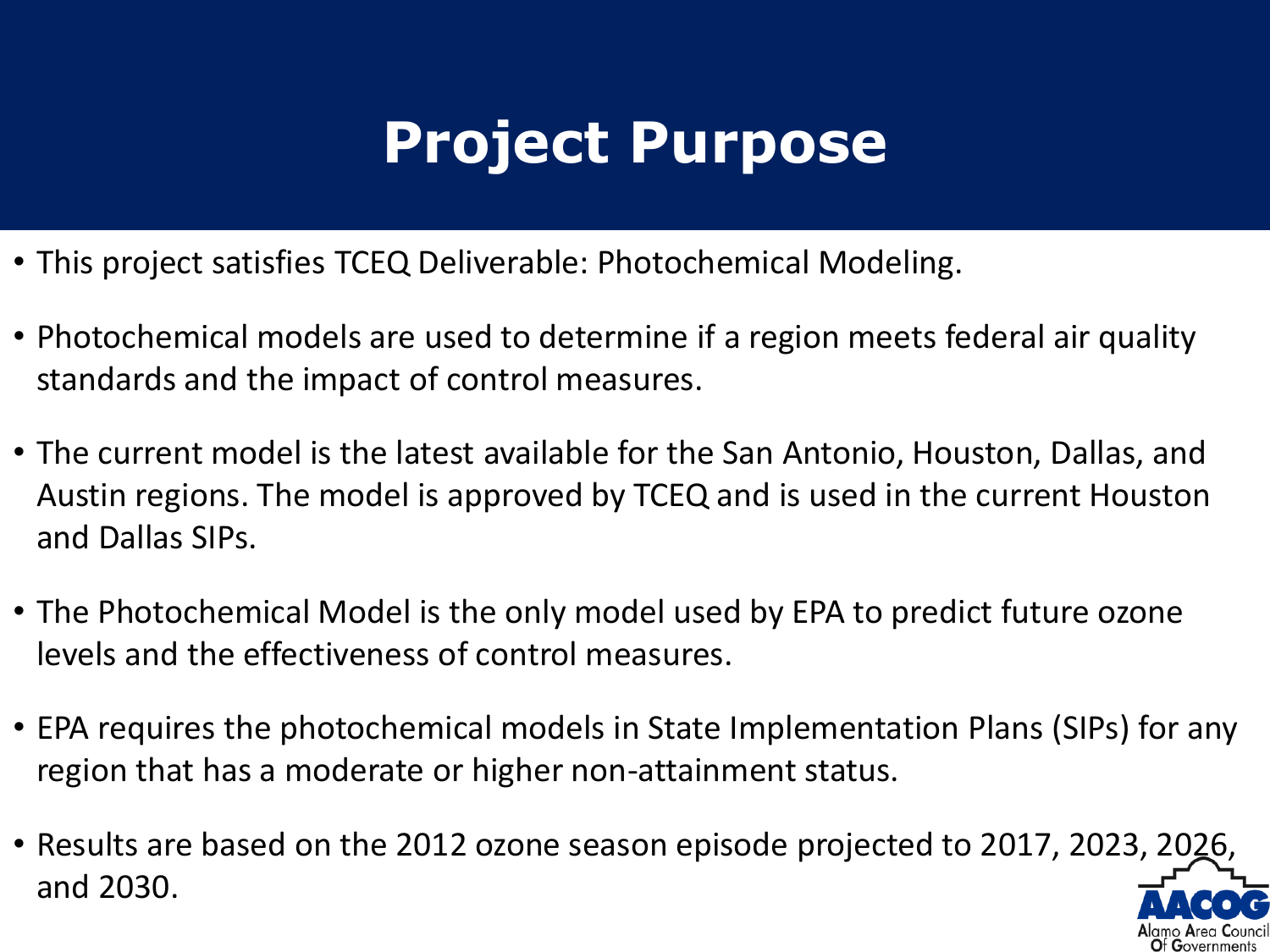# **Photochemical Model Inputs**

Emissions inventory

- Cars, trucks, nonroad equipment, point sources, offroad equipment, oil and gas development, airplanes and locomotives, biogenic sources, etc.
- Emissions data is provided by traffic counts, travel data, survey results, air monitors on stacks, production values, satellite data, observed emission rates, EPA and TCEQ, etc.

#### Meteorology

- Winds, temperature, humidity, clouds, precipitation, vertical mixing, water conditions, optical depth, cloud cover, pressure, etc.
- Meteorological data is provided by weather stations, wind profilers, satellites, etc.

#### Boundary and Land Use Conditions

- Land features and pollutant concentrations at the domain boundaries which reflect transport from outside the region modeled.
- Boundary and land use conditions are provided by satellites and aerial imagery.

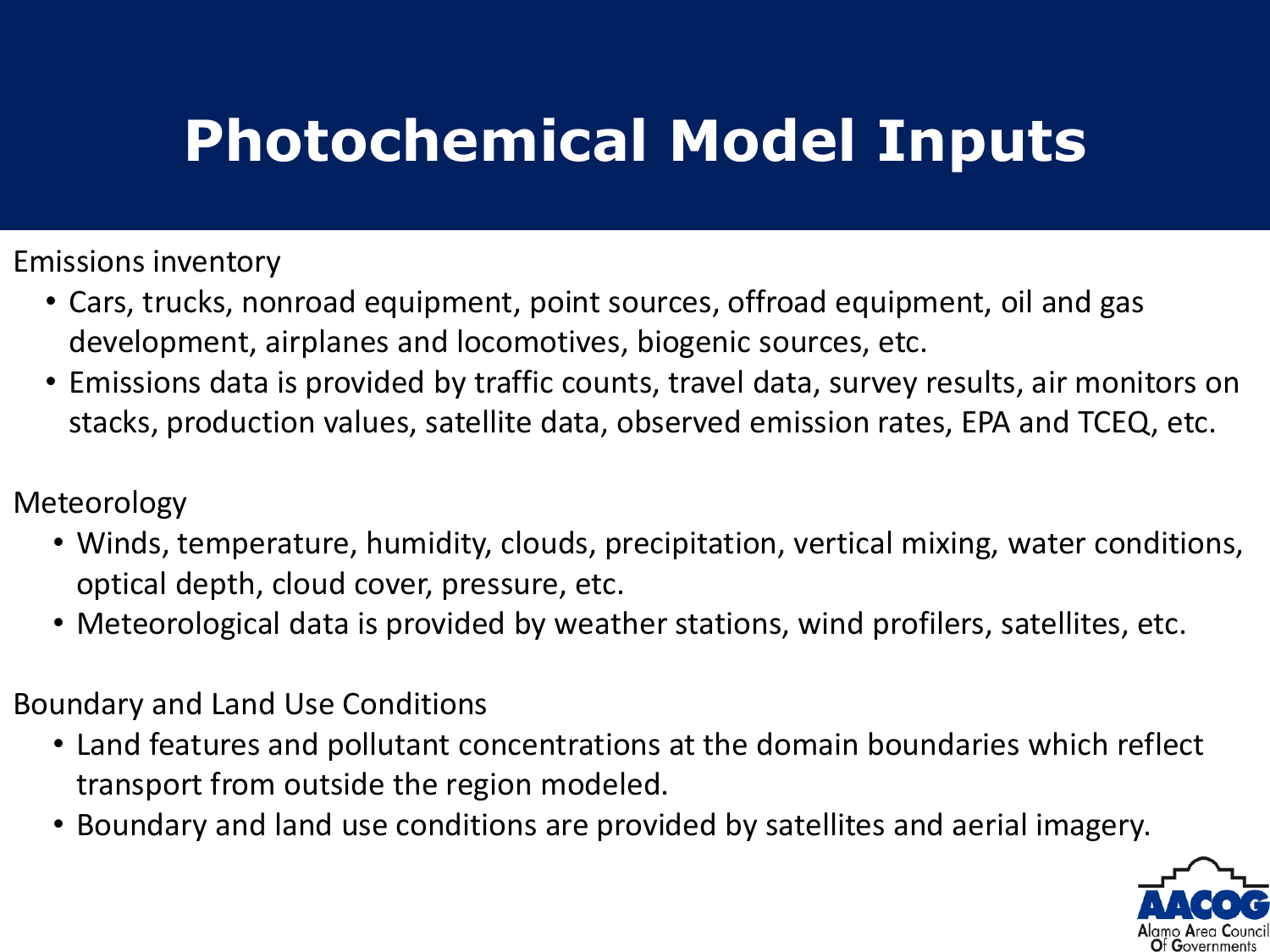### **Future Design Value, 2017, 2020, 2023, 2026, and 2030**



- 1. Improved NOx emission standards on cars and diesel trucks;
- 2. Improved NOx emission standards on non-road equipment; and
- 3. Reduction in Power Generation Emissions (NOx Control/Reduction).

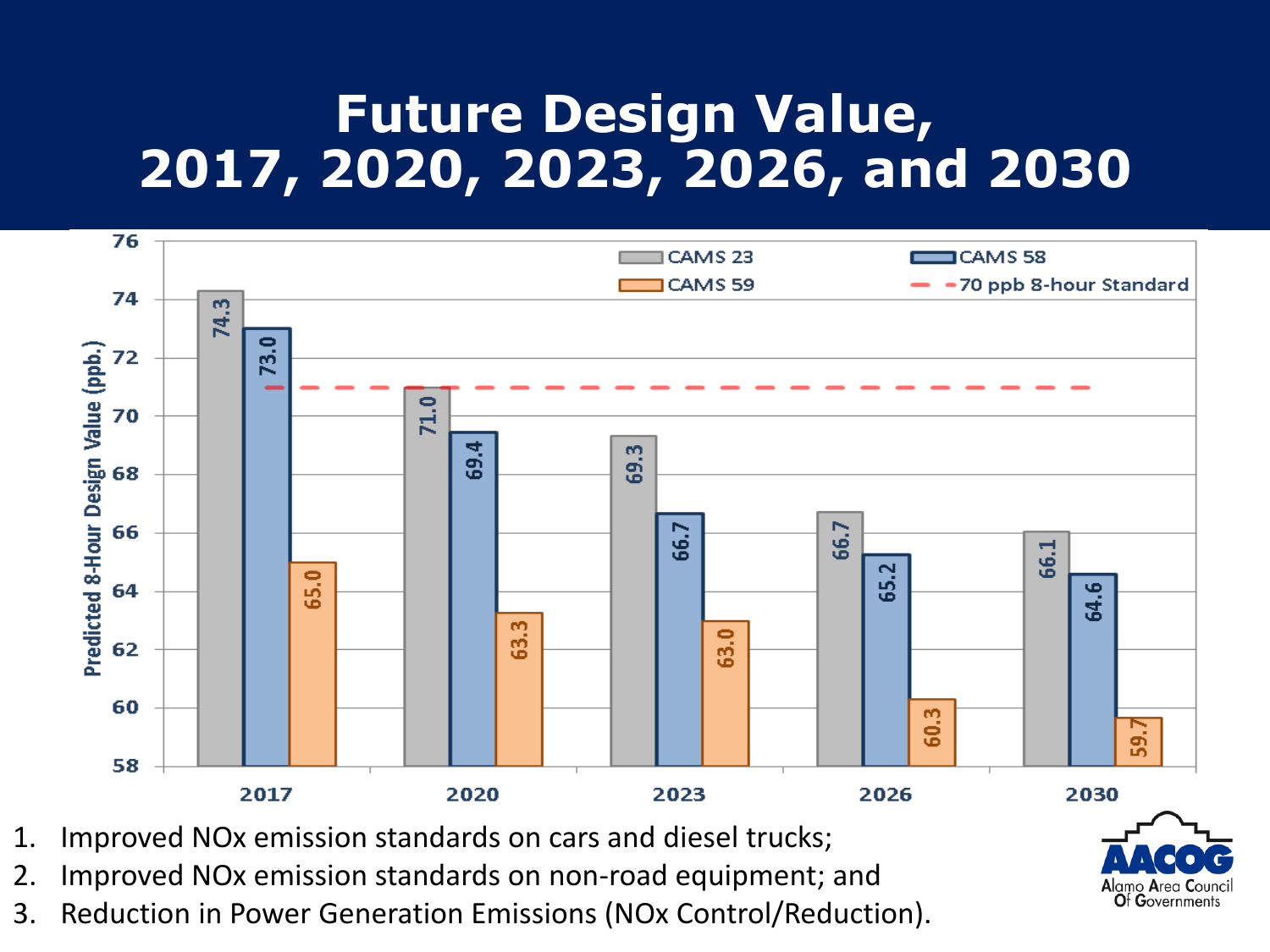# **Source Region Contribution to Local Ozone (C58), Maximum 8-hour Ozone on Days > 60 ppb of Ozone, 2017**



- **San Antonio-New Braunfels MSA**
- **International**
- **□ Other States/** Mexico/Canada/ **Offshore □ Other Texas Counties**

 $\blacksquare$  Houston

- The results are similar to what is calculated in the local Conceptual Model using monitor data

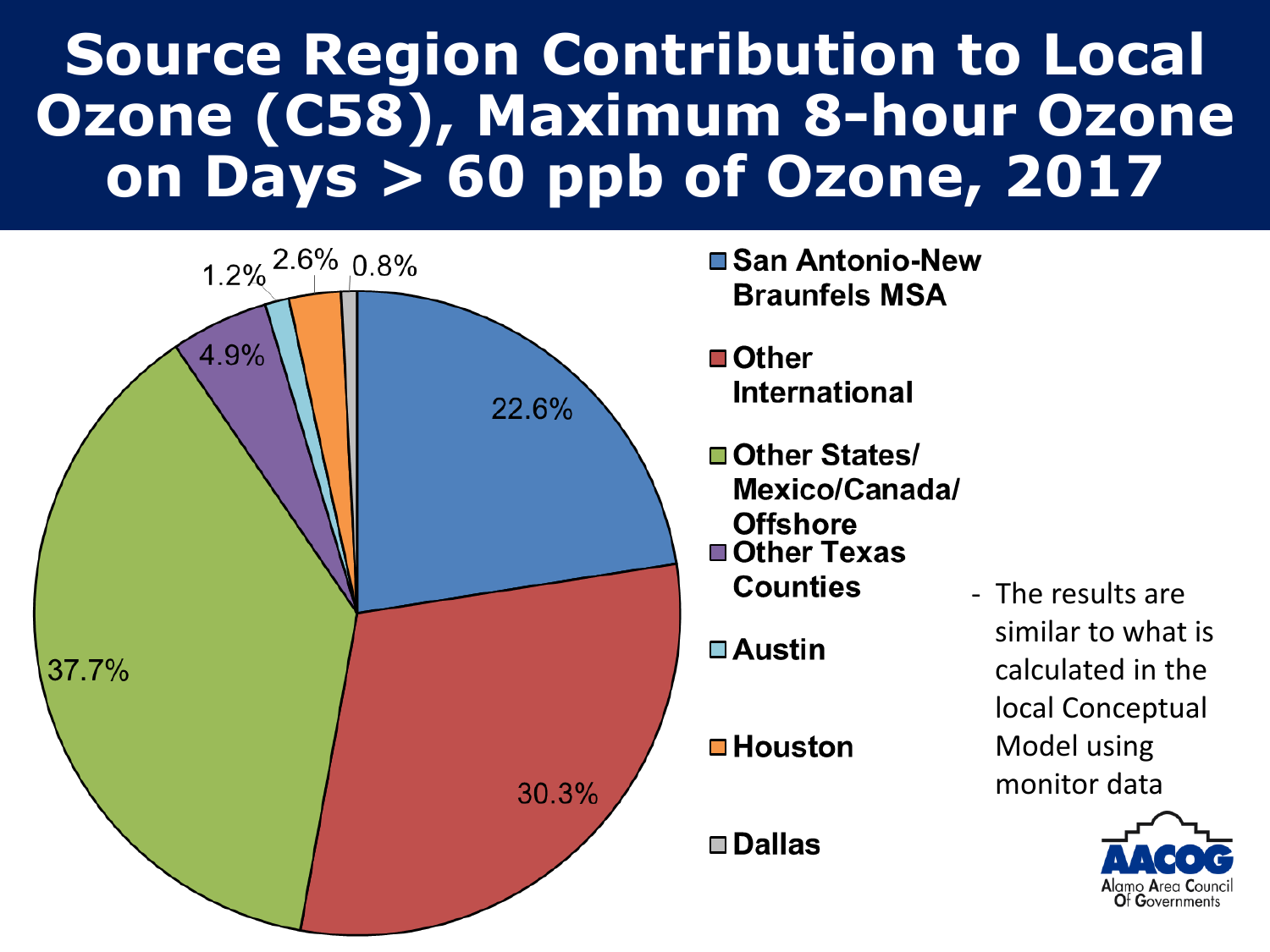### **Yearly Averages of Daily Minimum and Maximum-Minimum Peak 8-Hr Ozone on Days > 70 ppb**

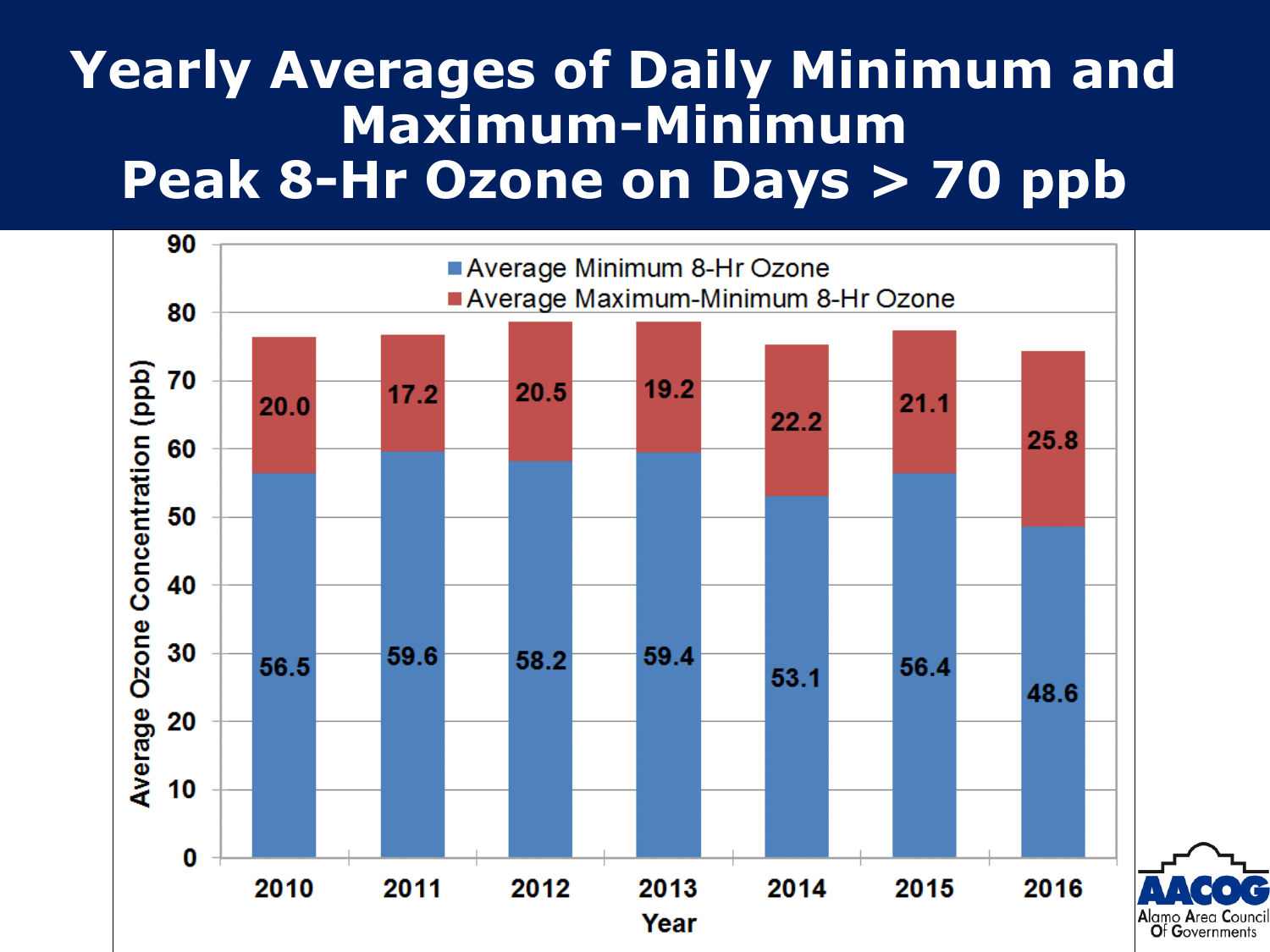# **Local Emission Source Contribution to Ozone (C58), Maximum 8-hour Ozone on Days > 60 ppb of Ozone, 2017**

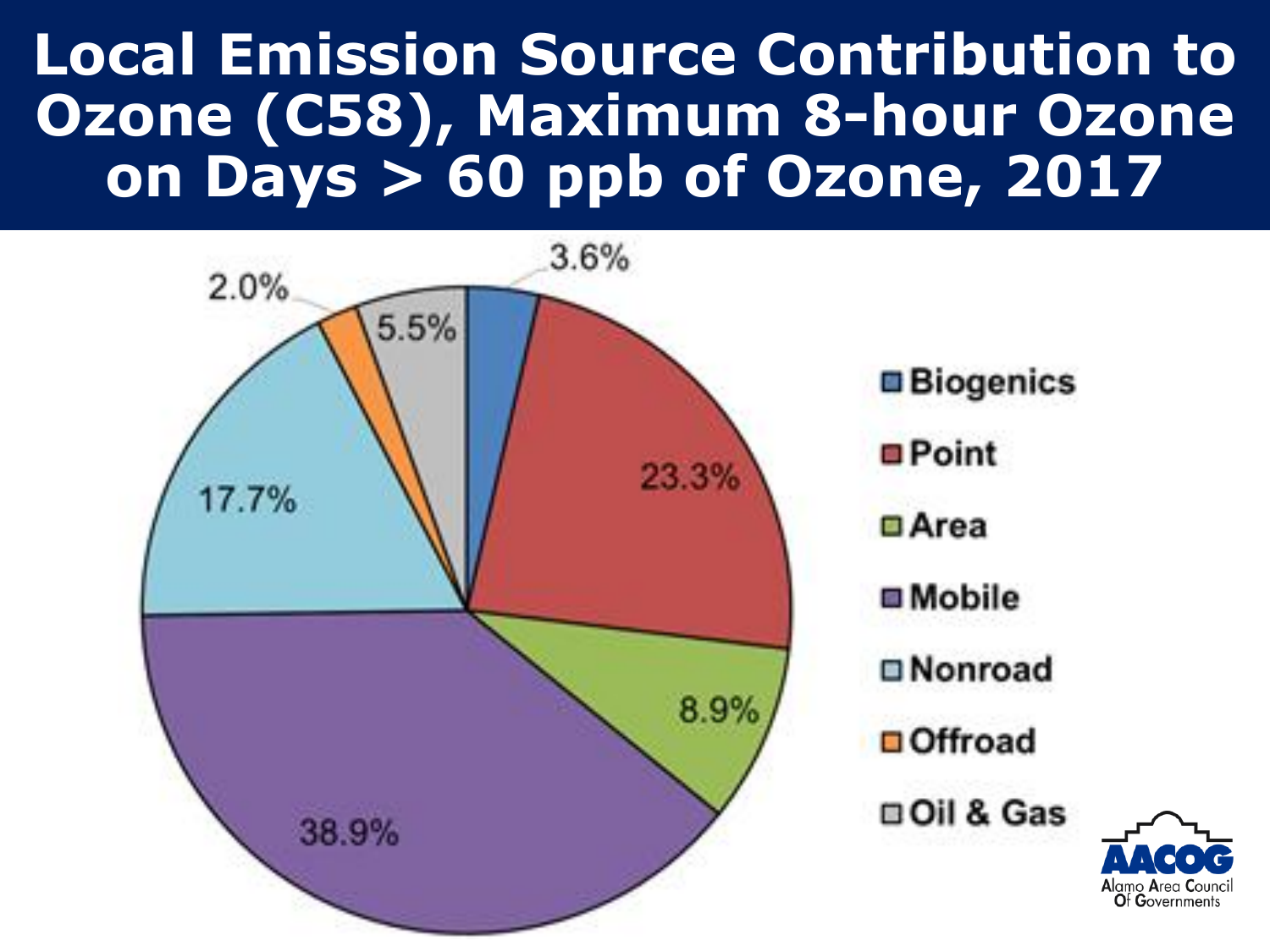# **Control Strategy Runs**

- Run 1: Expending the current available TERP funding.
- Run 2: Implementation of an additional 200 MW solar plant in Bexar County.
- Run 3: Early retirement of a medium-sized coal power plant in the 8-county San Antonio-New Braunfels MSA.
- Run 4: Additional control strategies, which include: expending the currently available TERP funding, implementation of an additional 200 MW solar plant in Bexar County, extending Save for Tomorrow Energy Plan (STEP 2) program from 2020 to 2023, converting all airport non-road equipment to tier 4 engines, and retirement of a coal power electric generation unit.

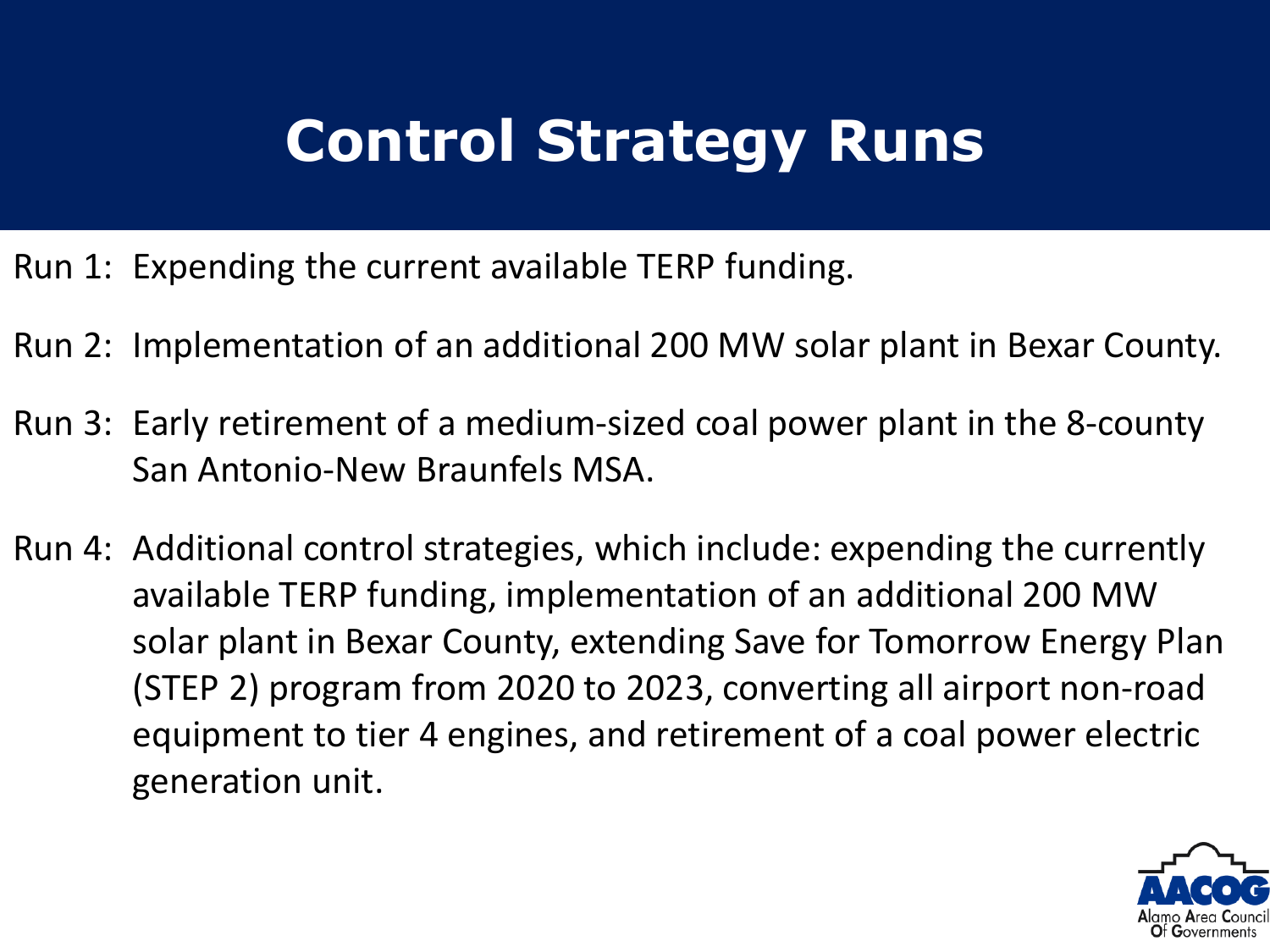### **Future Design Value, 2017, 2020, 2023, 2026, and 2030**

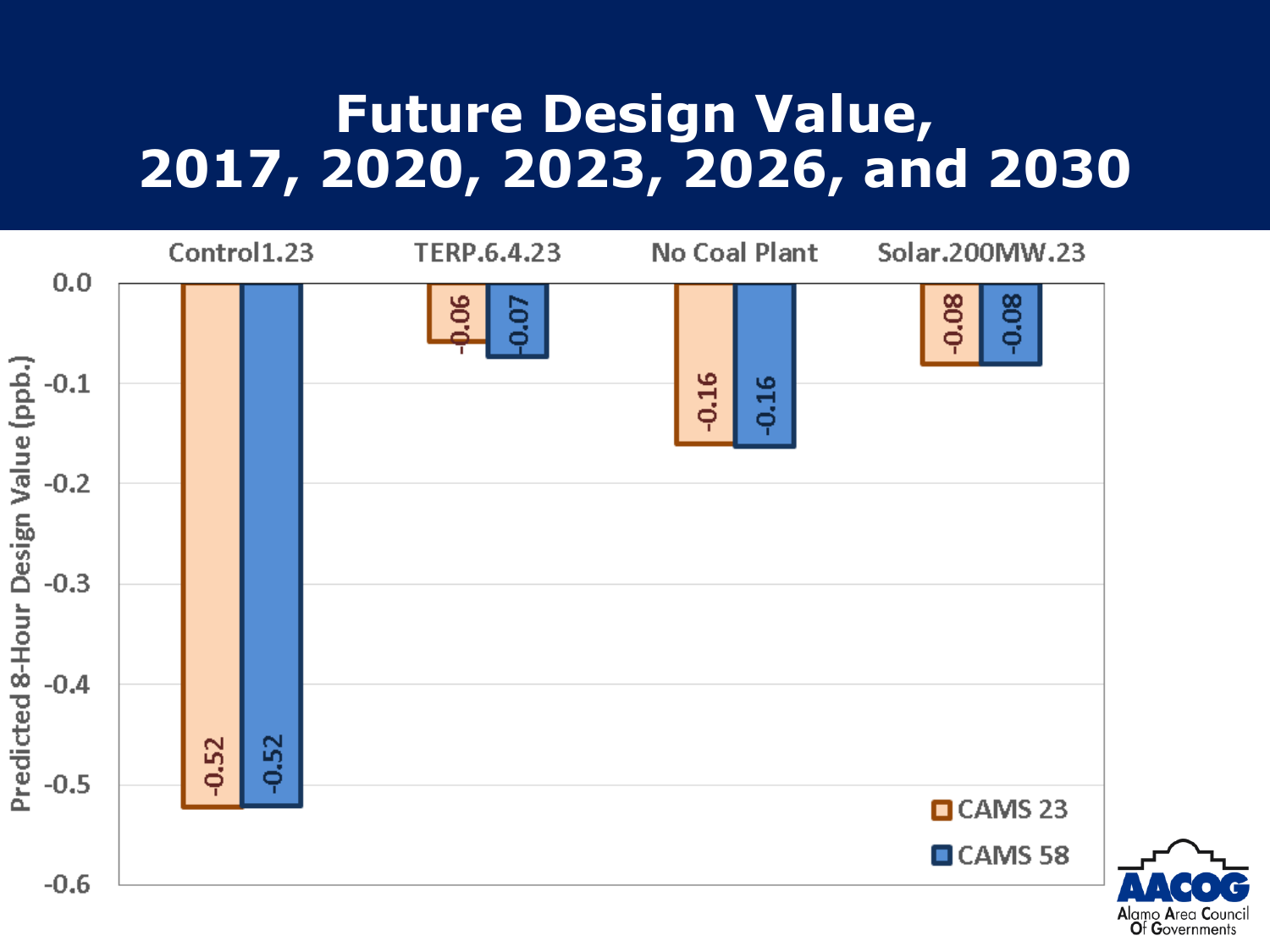## **Next Steps**

• Working with CoSA, Bexar County, and the Alamo Area MPO to continue photochemical modeling runs and control strategy development.

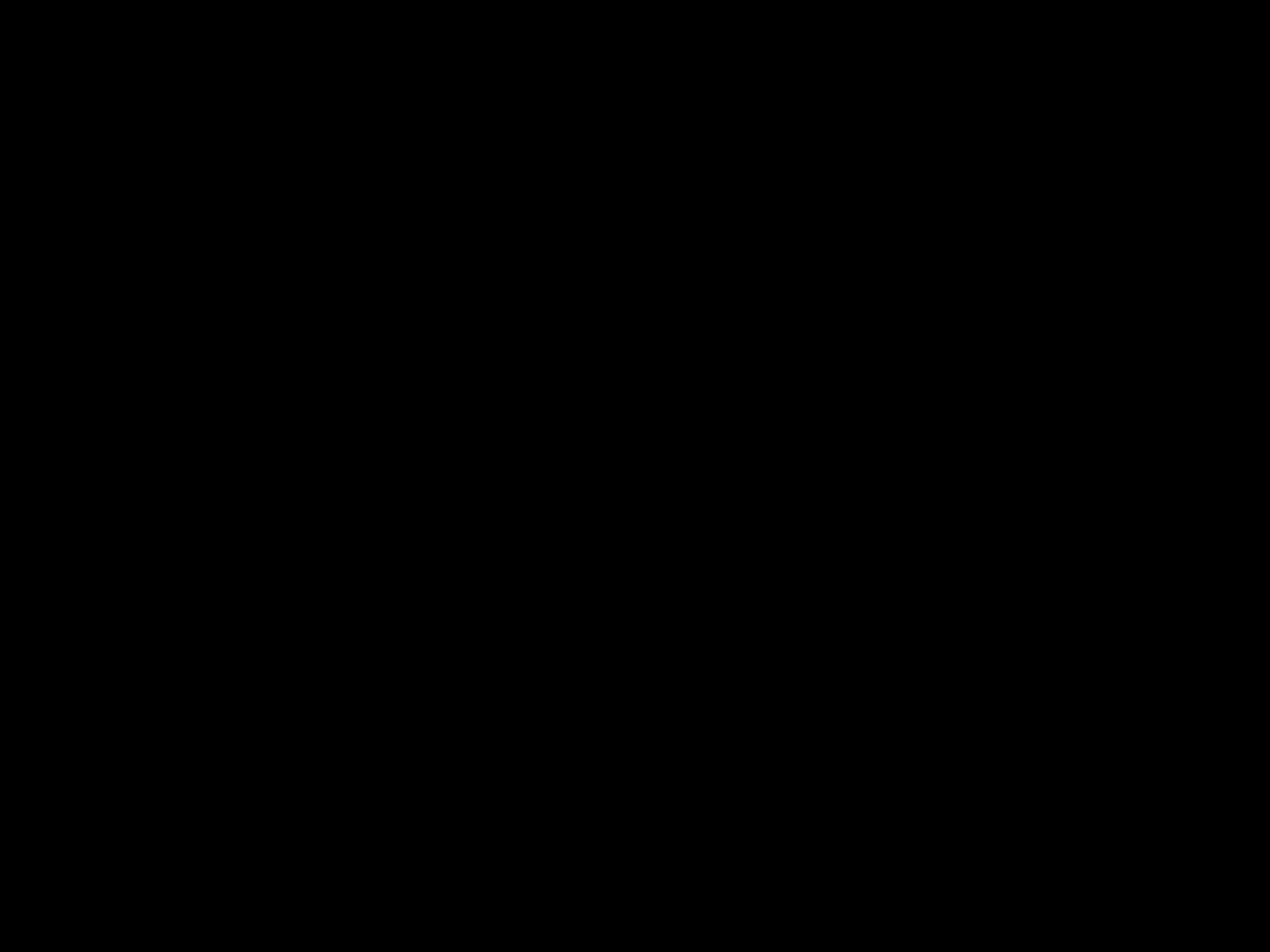# **APCA Photochemical Model Run**

- The EPA-approved Anthropogenic Precursor Culpability Assessment (APCA) was used to trace ozone back to the source.
- APCA estimates the contributions from multiple source areas, categories, and pollutants to local ozone monitoring stations.



- A regular APCA run can take 17 months for the 2012 ozone season episode.
- A complex APCA run can take 50 months.

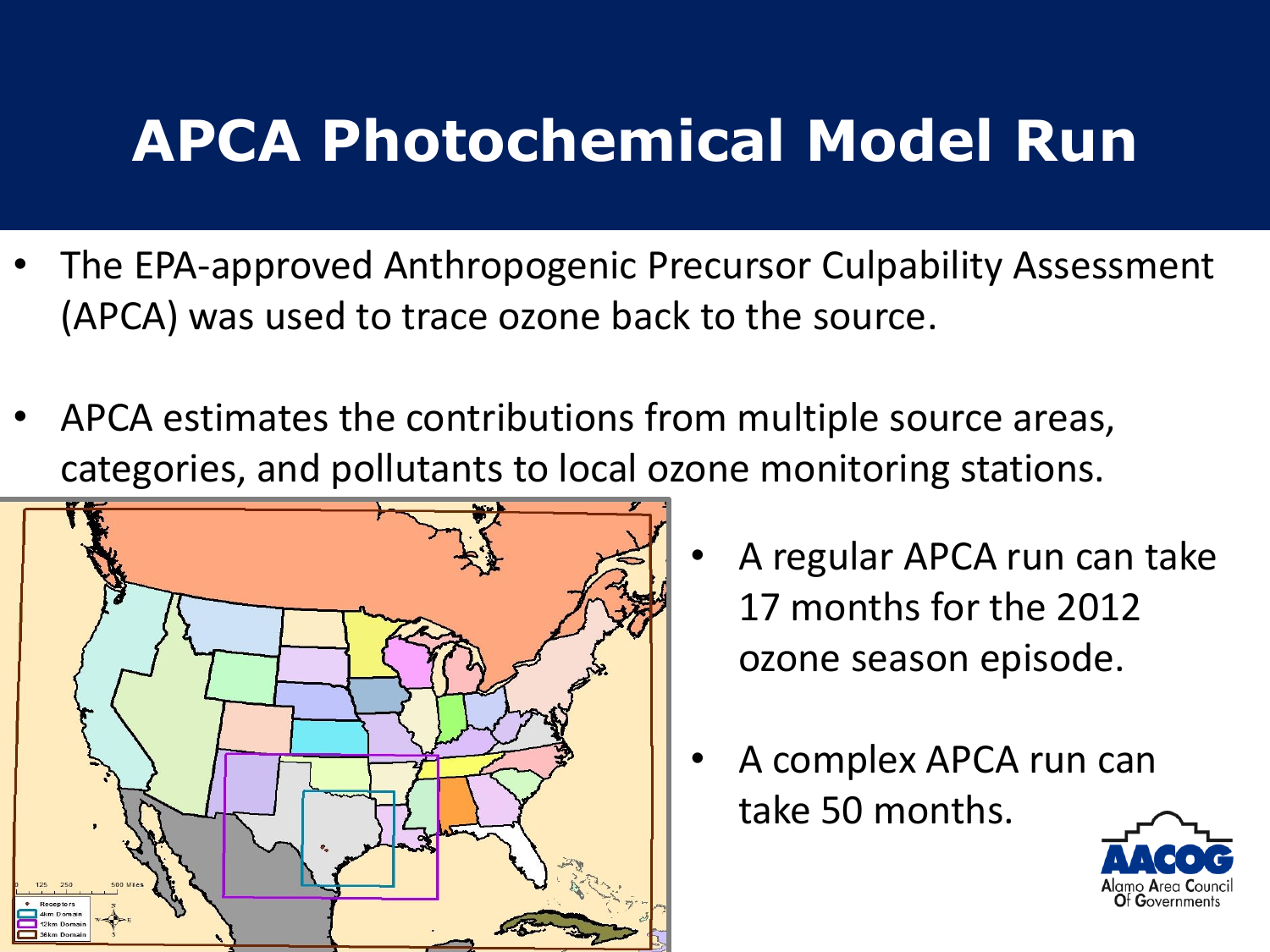# **Source Region Contribution to Local Ozone (C58), Maximum 8-hour Ozone on Days > 60 ppb of Ozone, 2017**

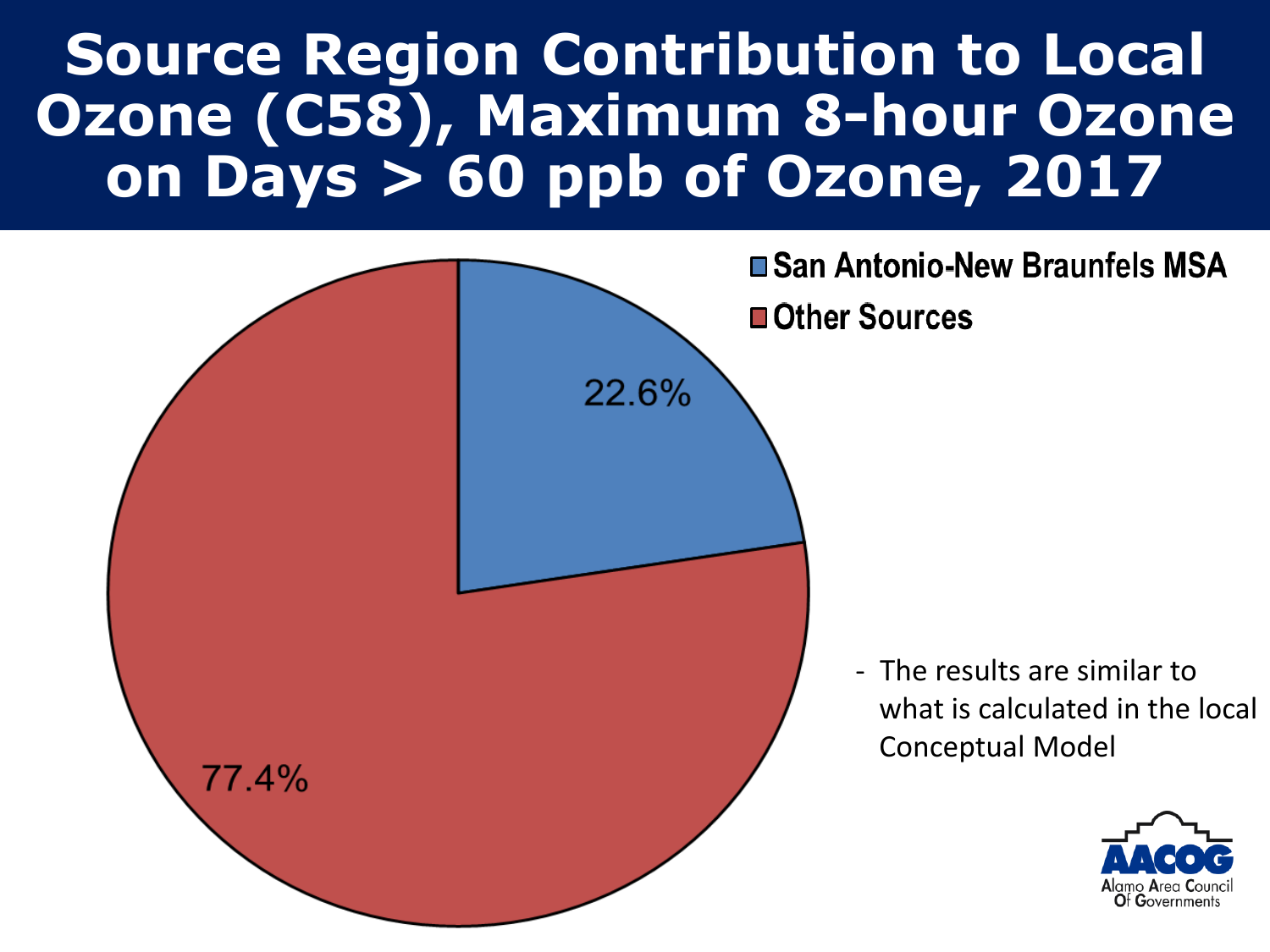### **Baylor University Airborne Ozone (ppbv) Sampling: Houston Urban Ozone Plume – September 17, 2007**



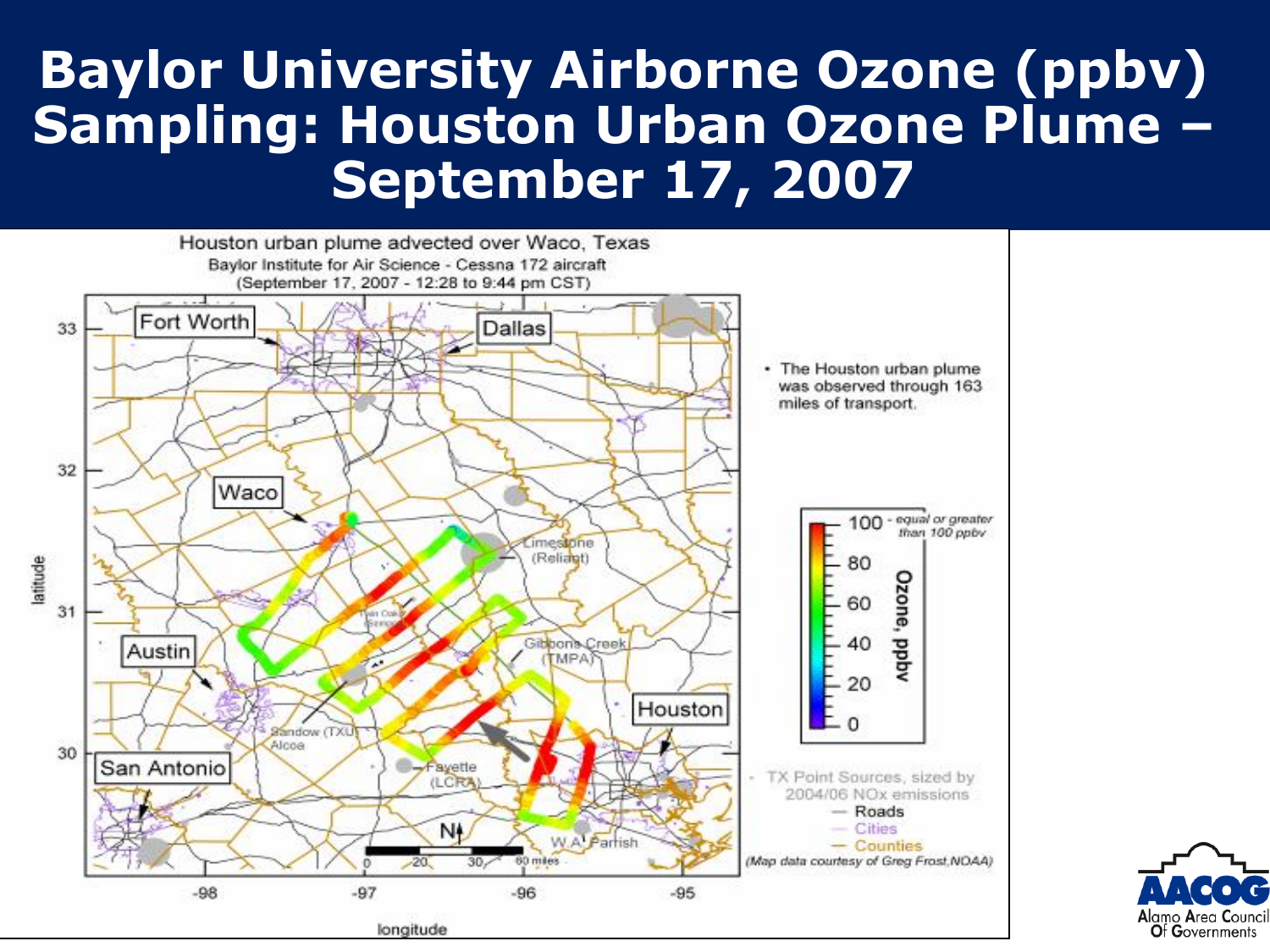#### **Detailed Local Emission Source Contribution to Ozone (C58), Maximum 8-hour Ozone on Days > 60 ppb of Ozone, 2023**